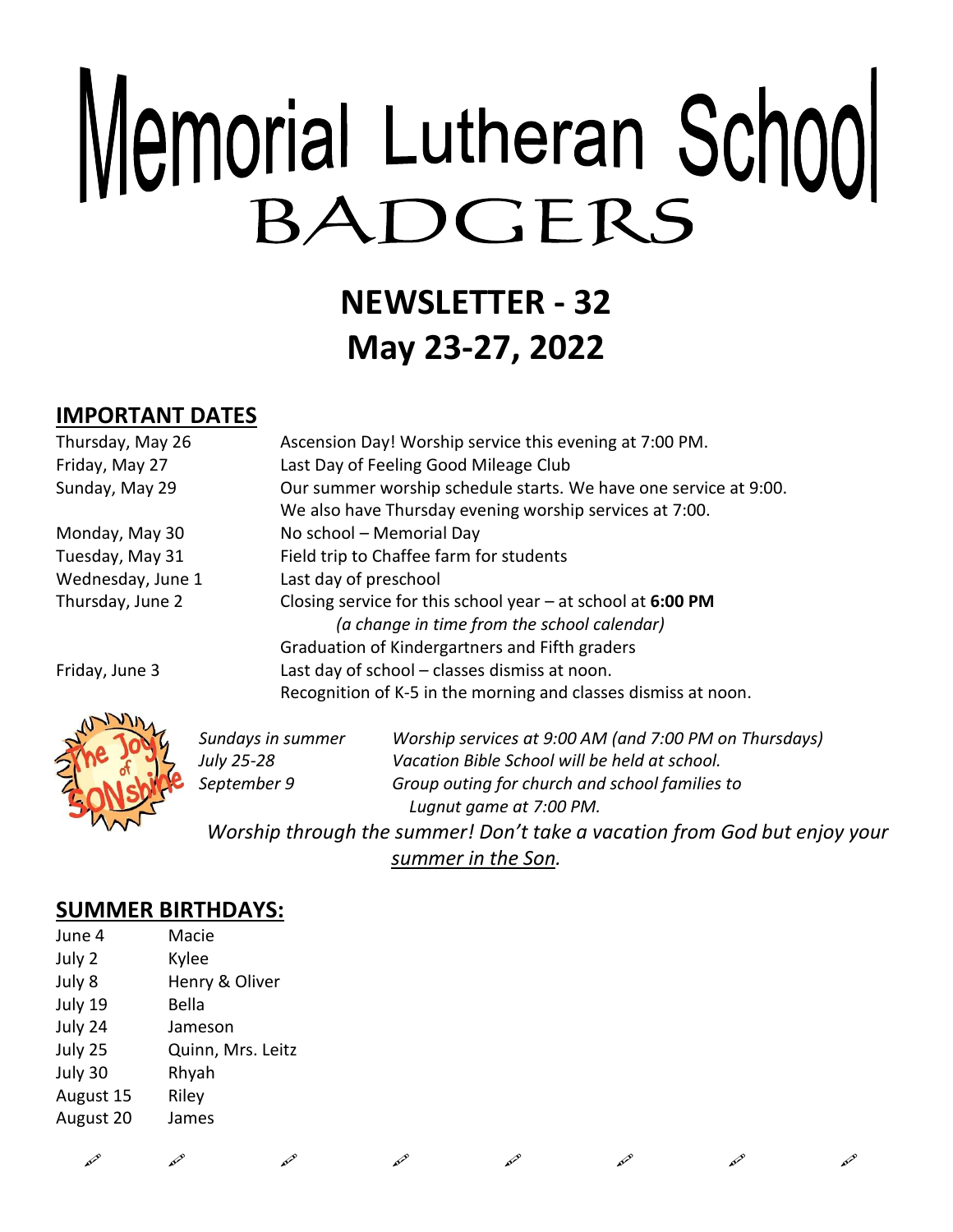#### *FROM MRS. LEITZ*

**Preschool and Kindergarten:** This week we have been learning about the three men in the fiery furnace. We learned that they put God first and would not let anyone deter them from worshiping only the one true God. We also learned about Daniel and how God used him to give the King a message of punishment for the wicked things he had done. We learn that sin is very serious, and we deserve punishment. Thankfully for us we know that Jesus took that punishment for us, and we want to tell everyone we know out of thanks and praise.

\*I cannot thank you enough for all the help I received for the play!

\*Reminder, no school on Monday!

\*Next Tuesday will be the make-up day for the field trip. Please dress your child appropriately, tennis shoes or boots might be good. Preschool parents, if you want to picnic at the park with K-5 that is wonderful but if you would rather just go home that's fine too. Please make sure to pack things that don't need to be microwaved that day.

\*Wednesday is the last preschool day. Drop off your children as usual but please come back by 11:05. At that time the children will have a presentation for you and will receive their certificates.

\*Kindergarten will receive their certificates after the closing service Thursday evening. Friday is a half day, but we have a short awards presentation at the beginning of the day and then play some games with grades 1-5 after. You may come at noon to pick up your children.

Please do not hesitate to ask any questions. Thank you! Enjoy the long weekend!

#### *FROM MRS. DOMKE AND GRADES 1-5*

This week in our study of God's Word we learned about people who needed to wait for God's timing in their lives. The Jews that had been taken from Judah and moved to the East wanted to return and reestablish themselves in the land that God promised, but the time had to be God's. Job also found himself impatient with what seemed to be God not caring about him. Of course, Job later realized that God's time is always perfect, and trust is vital. May God give us a rich measure of trust as well.

Thanks for all the help with everything to do with play week! What a wonderful week it was. The things that the kids learn are amazing. Thanks, parents, for your support.

We are planning on singing the two pieces we sang at the choir concert the night of our closing service, June 2. We hope that everyone can make it that evening for our last service together as a school this school year.

On the morning of June 3, we will have recognition of students in grades K-5. We'll share each student's achievements and hand out certificates and prizes. Then we'll have a snack and head outside for some team games before dismissing at noon. It's a very fun morning. Parents are encouraged to stay for some or all of it!

Thanks for all your work, parents! Have a great weekend!

## **GENERAL INFORMATION**

**MISSION THANKOFFERINGS** The thankofferings brought this school year totaled \$380.70. That amount will be sent to our church body's World Missions office. We will ask that the thankofferings from our school's students be designated for work in East Asia. To God be the glory.

**SCHOOL YEAR CLOSING SERVICE AND RECOGNITION OF GRADUATES** We end each school year the way we begin each school year – with a worship service. The annual service to give thanks to our gracious God for His blessings on yet another year of instruction centered on His Word at our school will be *Thursday, June 2 at 6:00 at our school*, the night before our school year ends. We are expecting all families to attend. The students will sing for the service.

Following the service will be presentations for  $5<sup>th</sup>$  grade graduation, and then for Kindergarten graduation. We urge you to join us!

 The early time for the service is to allow Pastor Voss to get to our church for the summer service on Thursday at 7 PM.